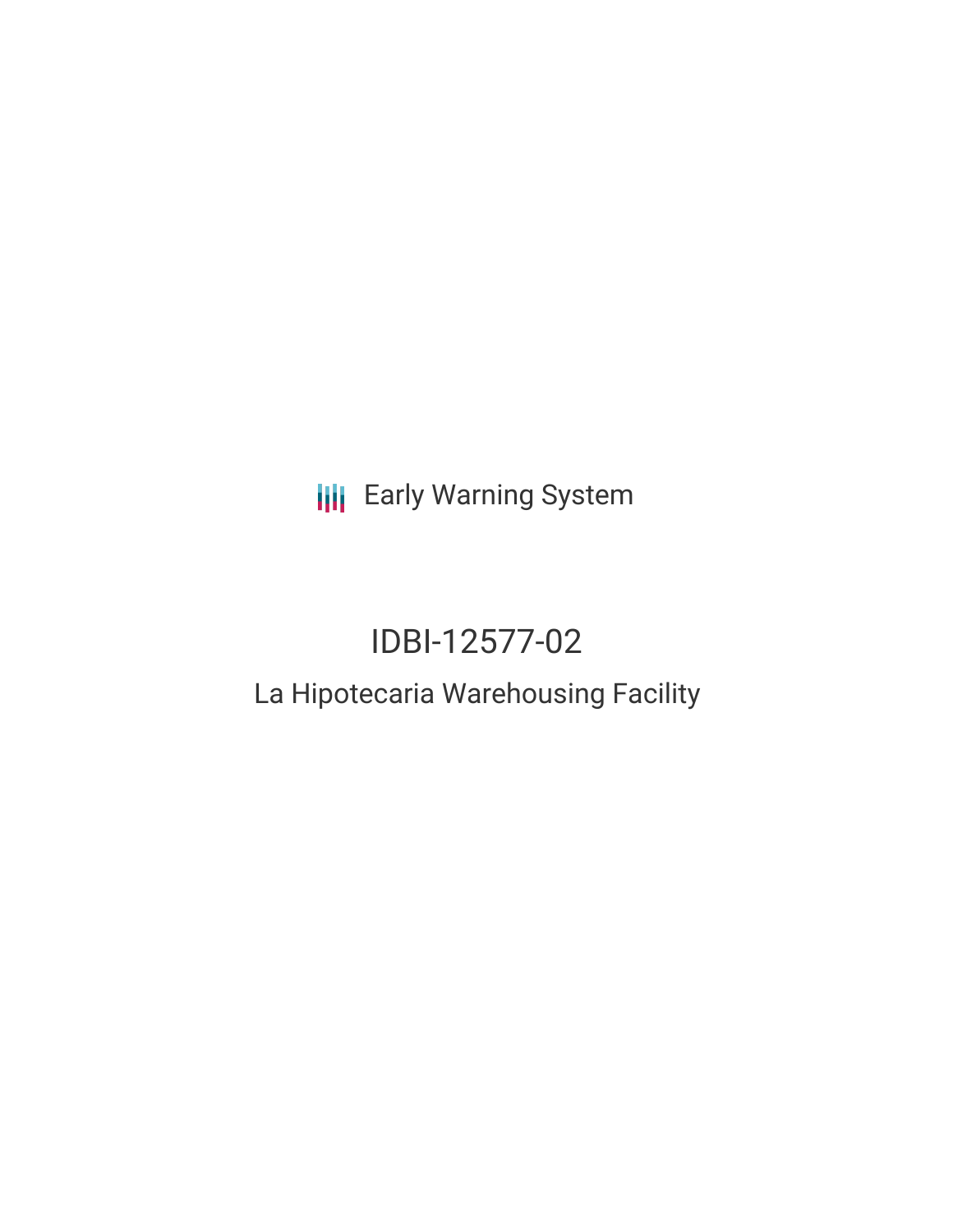

#### **Quick Facts**

| <b>Countries</b>               | El Salvador, Panama                                        |
|--------------------------------|------------------------------------------------------------|
| <b>Financial Institutions</b>  | IDB Invest (IDBI)                                          |
| <b>Status</b>                  | Proposed                                                   |
| <b>Bank Risk Rating</b>        | FL.                                                        |
| <b>Voting Date</b>             | 2021-03-29                                                 |
| <b>Borrower</b>                | Banco La Hipotecaria, S.A. and La Hipotecaria S.A. de C.V. |
| <b>Sectors</b>                 | Construction, Finance                                      |
| <b>Investment Type(s)</b>      | Loan                                                       |
| <b>Investment Amount (USD)</b> | \$35.00 million                                            |
| <b>Project Cost (USD)</b>      | $$35.00$ million                                           |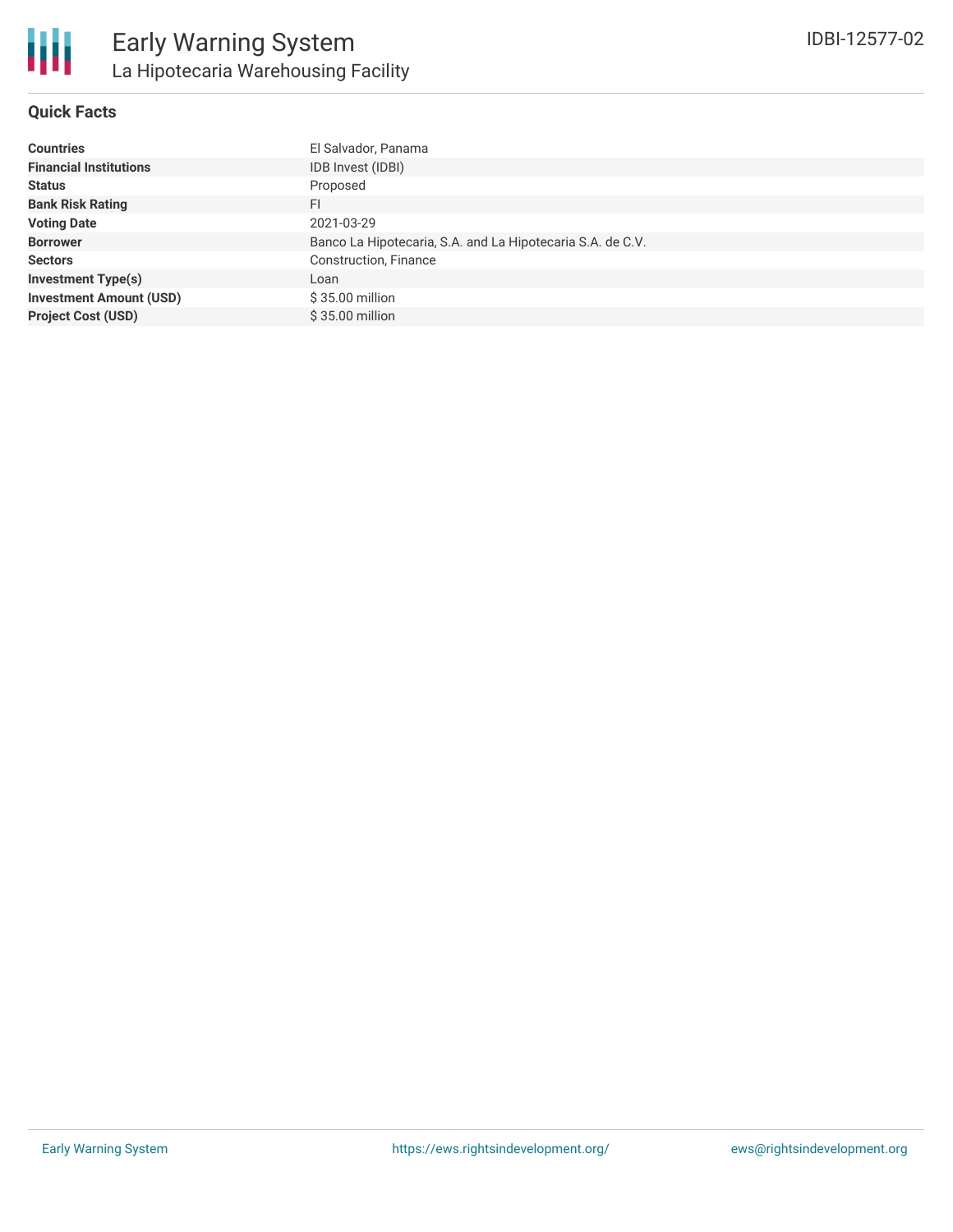

# **Project Description**

The proposed financing will consist of a warehousing facility of up to US\$35 million to Banco La Hipotecaria S.A. and La Hipotecaria S.A. de C.V. (the "Borrowers") to promote social housing financing in Panama and El Salvador.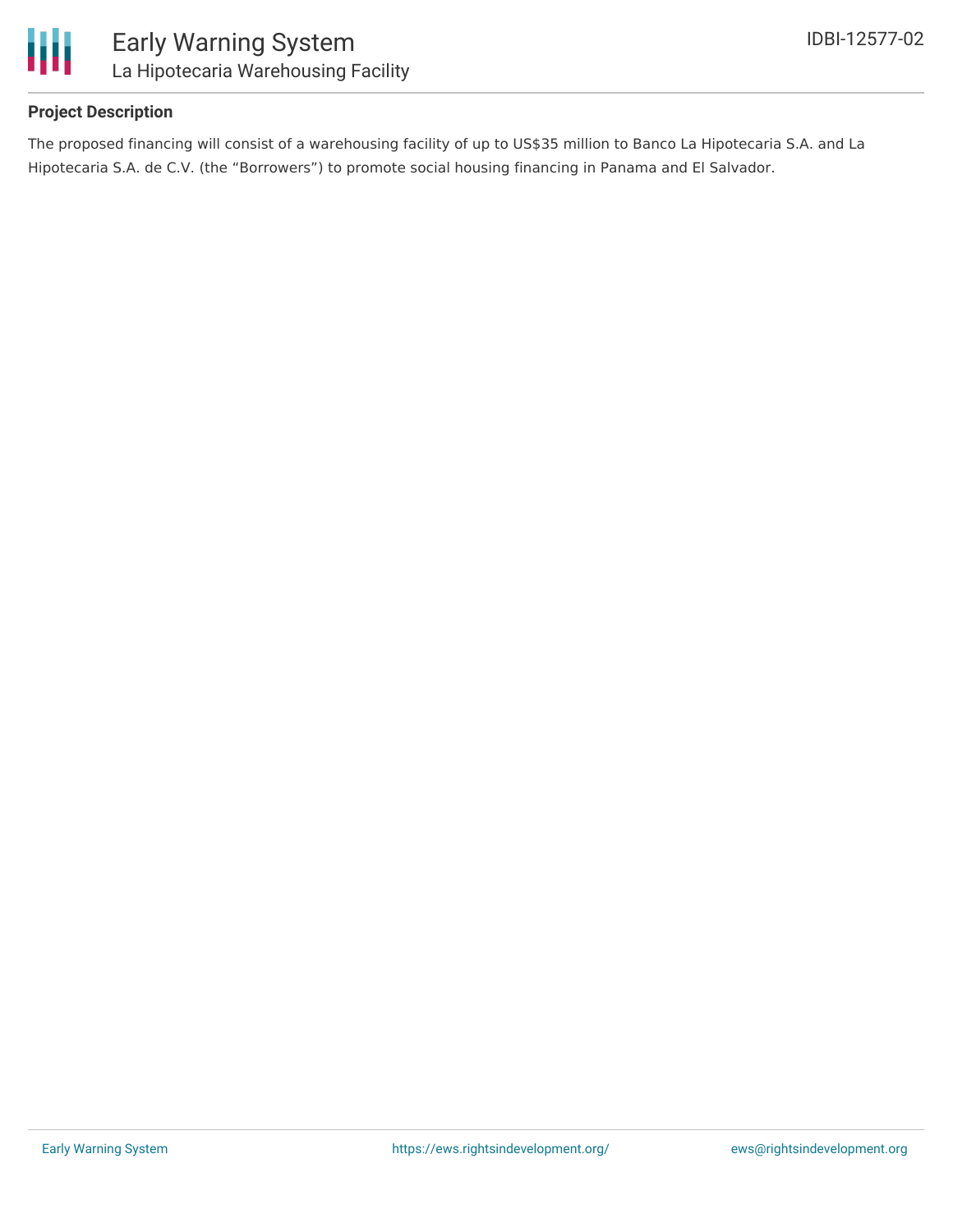

# **Investment Description**

• IDB Invest (IDBI)

#### **Financial Intermediary**

Financial Intermediary: A commercial bank or financial institution that receives funds from a development bank. A financial intermediary then lends these funds to their clients (private actors) in the form of loans, bonds, guarantees and equity shares. Financial intermediaries include insurance, pension and equity funds. The direct financial relationship is between the development bank and the financial intermediary.

- Banco La [Hipotecaria](file:///actor/3255/) S.A. (Financial Intermediary)
- La [Hipotecaria](file:///actor/3828/) S.A. de C.V. (Financial Intermediary)